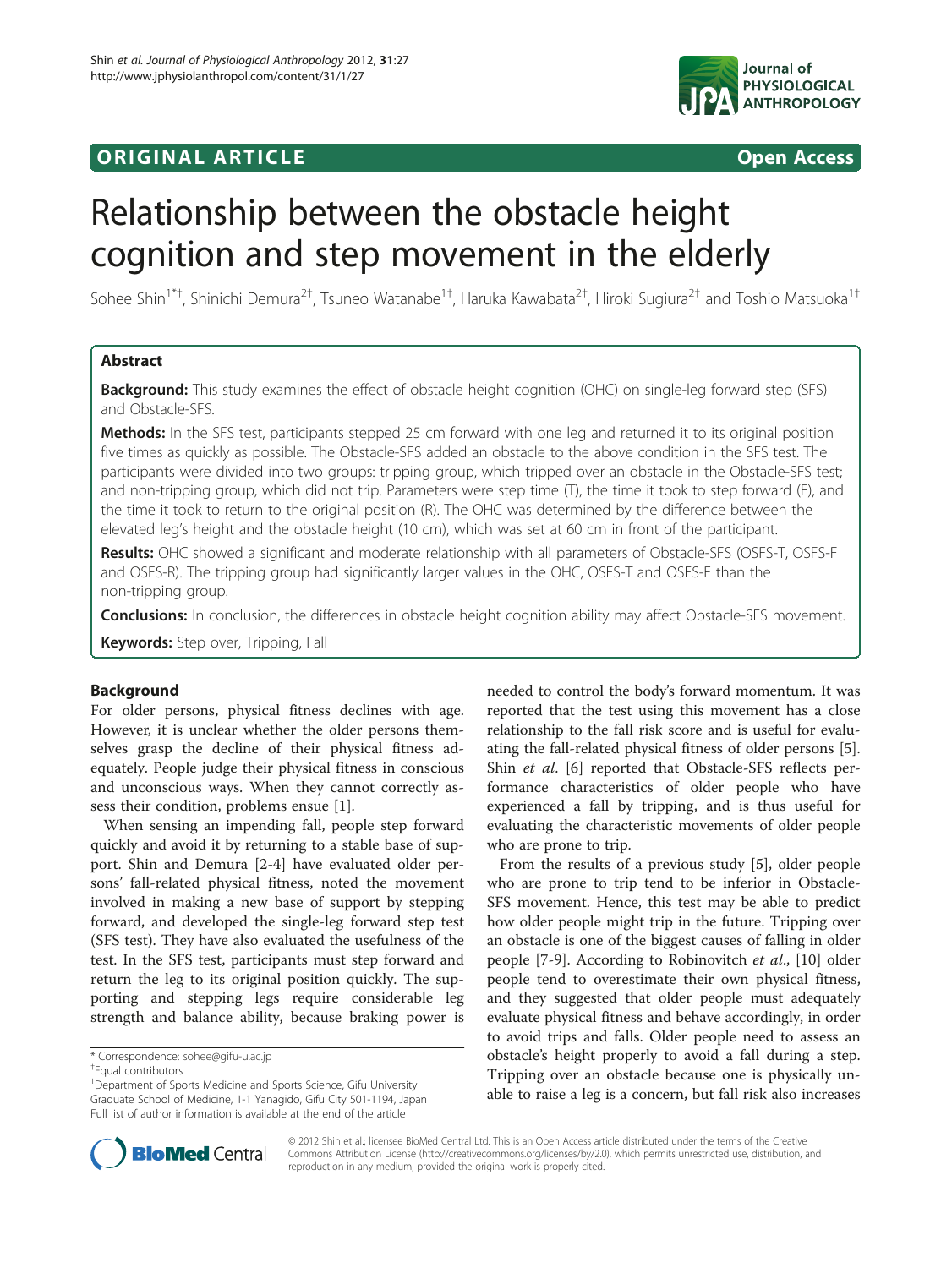because of unstable or excessive lifting of the leg. To date, several studies have been performed to elucidate the relation between the Obstacle-SFS movement and leg strength, balance ability, and visual recognition ability [[5\]](#page-5-0). However, the relationship between Obstacle-SFS and the cognition of the height of an obstacle has not been well examined.

This study hypothesized that older people with inferior obstacle height cognition (OHC) also have inferior Obstacle-SFS performances. The results of this study have provided important data regarding tripping and they will help to develop a preventive method against tripping and falling in older people.

This study examined the effect of OHC on the single-leg forward step (SFS) and Obstacle-SFS.

# Methods

### Participants

The participants were 43 healthy older women who can walk independently (age  $77.0 \pm 5.30$  years, height 148.0  $\pm$  6.29 cm, weight 51.9  $\pm$  16.8 kg). The age of the participants ranged from 68 to 91 years. Among the participants, 27 exercised with low-to-moderate intensity one time per week. When asked about their physical fitness and health, 32 (74.4%) persons answered 'normal', and 31 (72.1%) answered 'excellent'. It is assumed that the older people in this study have high physical fitness and are in good health. Shin et al., reported that the Obstacle-SFS test may be useful to assess whether the characteristics of geriatric tripping and OHC influence

Obstacle-SFS performance. It is assumed that movement characteristics when stepping over an obstacle varied between individuals who tripped and who did not. Hence, this study divided participants into two groups: the group of individuals (tripping group,  $N = 12$ ) who tripped on an obstacle in the Obstacle-SFS test and the group of individuals (non-tripping group,  $N = 31$ ) who did not trip, and then compared the groups with respect to Obstacle-SFS movement and OHC characteristics. The purpose and procedures of this study were explained in detail, and informed consent was obtained from all participants. This study was approved by the Kanazawa University Department of Education Ethical Review Board.

### Single leg forward step test (SFS test)

Participants stood barefoot on a step sheet, arms relaxed, in a quiet room. They were asked to look at the line drawn 25 cm in front of them while stepping forward over the line (Figure 1). From the results of the pilot experiment, it was determined that the physical burden on older participants increases when they are asked to perform twice on both legs, and that for some participants, one leg is preferred over the other as a support leg. Hence, before the measurement, participants were asked which leg was easier to stand on or to operate, by Demura's assessment [\[11\]](#page-5-0). They used the preferred leg as the supporting leg, stepped forward with the other leg, and returned to an original position five times as quickly as possible.

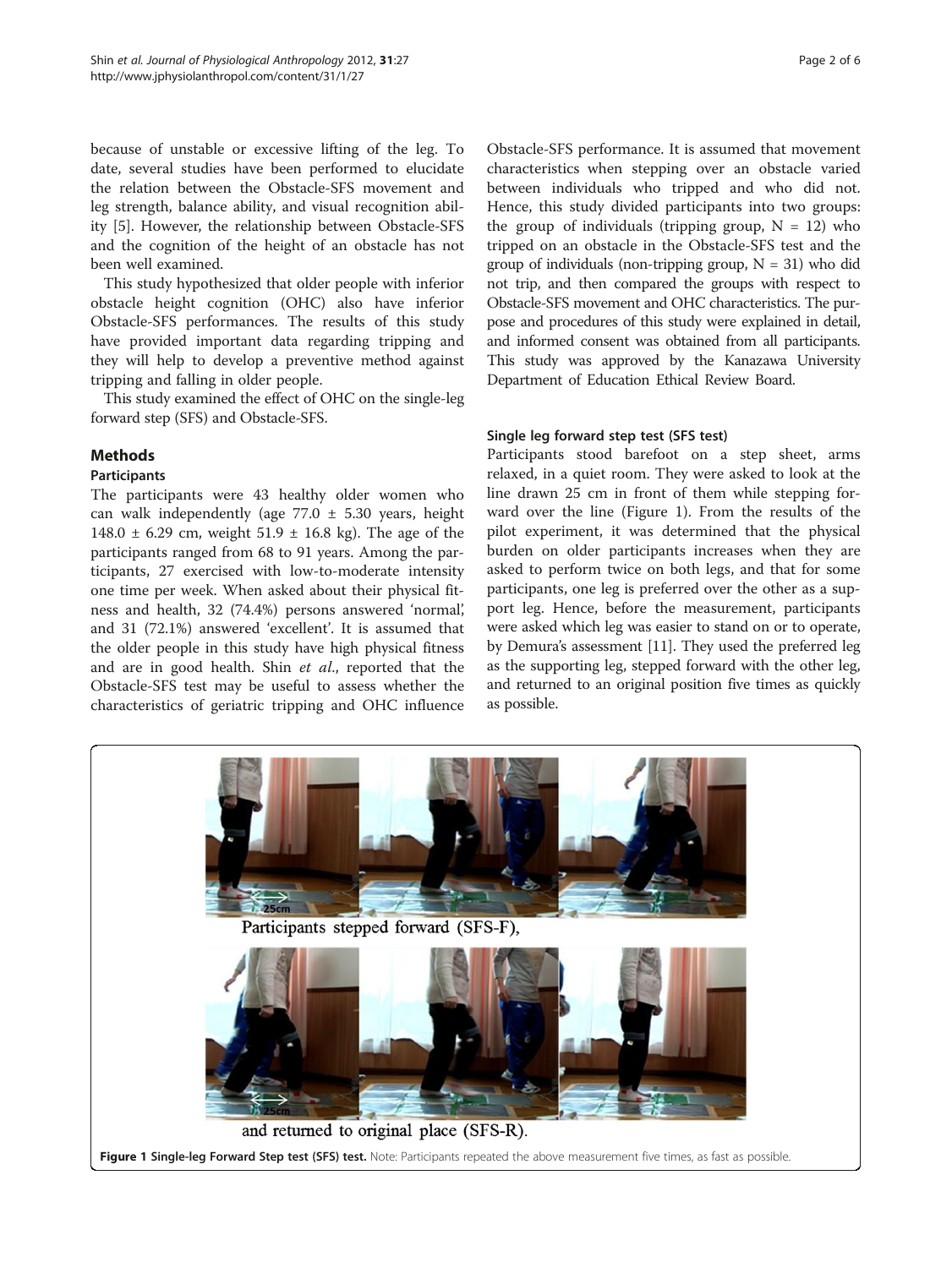The measurement was conducted once after one practice trial, but was repeated if they did not step forward over the line. The step test was performed using the step sheet (Takei Inc., Niigata, Japan) which can measure swing time from the lifting of one leg to landing, based on foot pressure information.

### Obstacle-single leg forward step test (Obstacle-SFS test)

The Obstacle-SFS test is one that sets an obstacle in an SFS test and is measured with the same method as the SFS test (Figure 2). Participants stood barefoot on a step sheet with relaxed arms in a quiet room and were asked to look at the obstacle. They stood with the supporting leg, stepped forward over the obstacle with another leg, and returned to an original position five times as quickly as possible. The step length from the start spot was 25 cm and the obstacle was set at the midway point. A tester held the obstacle lightly in place so that it did not move if hit by the participant during the task. The measurement was conducted once after one practice trial, but was repeated if they tripped over the obstacle. A mean time of five steps when participants did not trip during the trial was taken into account for analysis. Tripping and non-tripping groups were classified on the basis of the results of the first trial. When an individual from the tripping group tripped, the data were not used for analysis and the individual was made to perform the task again and the data from a trial when the individual did not trip were used. The step test was performed using the same step sheet (Takei Inc.) as the SFS test.

#### Evaluation parameters

A step was divided into two phases: first, the leg is raised off a step sheet from the start point and is placed on the forward step sheet, and in the second phase the leg is raised off the latter sheet and is returned to the original position. Forward phase time and returning phase time were a mean of five total times for the two phases, respectively.

1. Step time (T; Total time, Seconds).

The time accounted for one step is from the moment the leg is raised off the step sheet at the start spot to the point when the leg is returned back to the original position. A mean of five step times was used as a parameter for comparison.

- 2. Forward phase time (F, Unit: Seconds). The forward phase was considered to be the time from the moment the leg is raised off the step sheet at the start spot until it is placed on the front step sheet. A mean of five total forward phase times was used as a parameter for comparison.
- 3. Returning phase time (R, Unit: Seconds). The returning phase time was considered to be the time from the moment the leg is raised off the forward step sheet until it is placed back on the

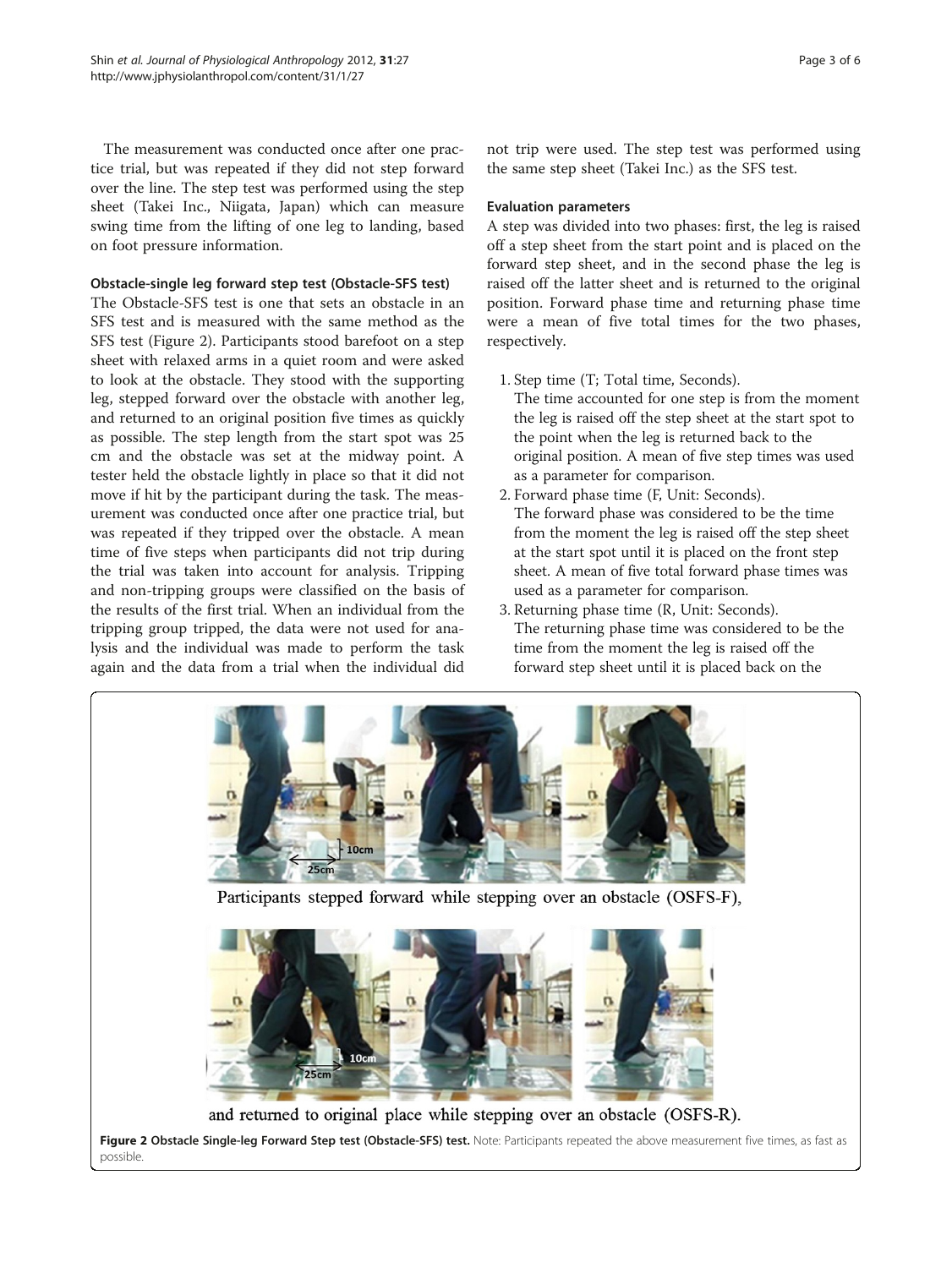original step sheet. A mean five total returning phase times was used as a parameter for comparison. FS-T, SFS-F and SFS-R are abbreviations of the above parameters in the SFS test, and OSFS-T, OSFS-F and OSFS-R are those of the above parameters in the OSFS test. The mean and SD of the above parameters were calculated. Data over the mean ± 3SD were judged as the outliers and the data after eliminating these values were used as statistical analyses.

### Obstacle height cognition (OHC, unit: cm)

OHC was measured using a video camera (Panasonic HC-X900M, Tokyo Japan). The camera was set at a distance of 2.6 m from the step sheet, and the data obtained were captured as still images. Participants were asked to lift one leg to the height of the 10 cm tall obstacle after viewing it. The obstacle was set up at 60 cm in front of the supporting leg. OHC was measured two times after one practice trial per leg. OHC was calculated as the difference between the real raised leg height (a) and the obstacle height (b) (the absolute value of a-b in Figure 3). The smallest OHC from the trials is used for statistical analysis.

### Statistical analyses

To examine mean differences between tripping and nontripping groups in the Obstacle-SFS test for the OHC and step tests, an unpaired  $t$  test was used. An effect size was calculated to examine the size of the mean differences.



the difference between the real raised leg height (a) and the obstacle height (b) (The absolute value of a-b in Figure 3).

Pearson's correlation was used to examine relationships between the OHC and SFS and Obstacle-SFS tests. The probability level of  $P < 0.05$  was indicative of statistical significance.

# Results

### The group differences between the SFS and obstacle-SFS

Table 1 shows the differences between tripping and nontripping groups for each parameter. The tripping group had significantly larger results in the obstacle height cognition (OHC), OSFS-T and OSFS-F than non-tripping group, and the effect size of the OHC was very large (ES: 1.26).

## The relationship between OHC and each step test

Table [2](#page-4-0) shows the correlations between the OHC and each step test. The OHC had significant and moderate values with all parameters (OSFS-T, OSFS-F and OSFS-R) of the Obstacle-SFS test, but not with all parameters of the SFS test.

# **Discussion**

This study aimed to examine the effect of OHC on the SFS and Obstacle-SFS tests. To evaluate older persons with lower physical fitness, safe tests should be selected. In addition, it is preferable that the test content relates closely to their daily life activities and is available for rehabilitation and functional recovery [[12\]](#page-5-0).

This study used the step test, during which older persons shift their center of gravity forward and backward. This test is useful because it can be performed in a small space, and it is a simple and safe movement that older participants can easily understand. In addition,

Table 1 The group differences between the SFS and Obstacle-SFS

|                   | Group        | Mean | SD   | t-value | <b>ES</b> |
|-------------------|--------------|------|------|---------|-----------|
| OHC(Obstacle      | Tripping     | 4.99 | 3.76 | 3.48    | 1.26      |
| height cognition) | non-Tripping | 1.77 | 1.84 |         |           |
| SES-T             | Tripping     | 0.52 | 0.08 | 0.39    | 0.13      |
|                   | non-Tripping | 0.51 | 0.11 |         |           |
| SFS-F             | Tripping     | 0.52 | 0.08 | 0.92    | 0.31      |
|                   | non-Tripping | 0.49 | 0.10 |         |           |
| SFS-R             | Tripping     | 0.53 | 0.11 | 0.04    | 0.01      |
|                   | non-Tripping | 0.52 | 0.14 |         |           |
| OSFS-T            | Tripping     | 0.70 | 0.14 | 2.07    | 0.70      |
|                   | non-Tripping | 0.61 | 0.13 |         |           |
| OSFS-F            | Tripping     | 0.71 | 0.15 | 2.67    | 0.91      |
|                   | non-Tripping | 0.59 | 0.13 |         |           |
| OSFS-R            | Tripping     | 0.69 | 0.15 | 1.38    | 0.47      |
|                   | non-Tripping | 0.63 | 0.14 |         |           |

\*: P <0.05; F forward phase time, OSFS, obstacle SFS Single leg forward step, R returning phase time, SD, standard deviation, SFS single leg forward step,  $T$  the time of steps. The tripping group had significantly larger results in the OHC, OSFS-T and OSFS-F than the non-tripping group, and the effect size of the OHC was very large (ES: 1.26).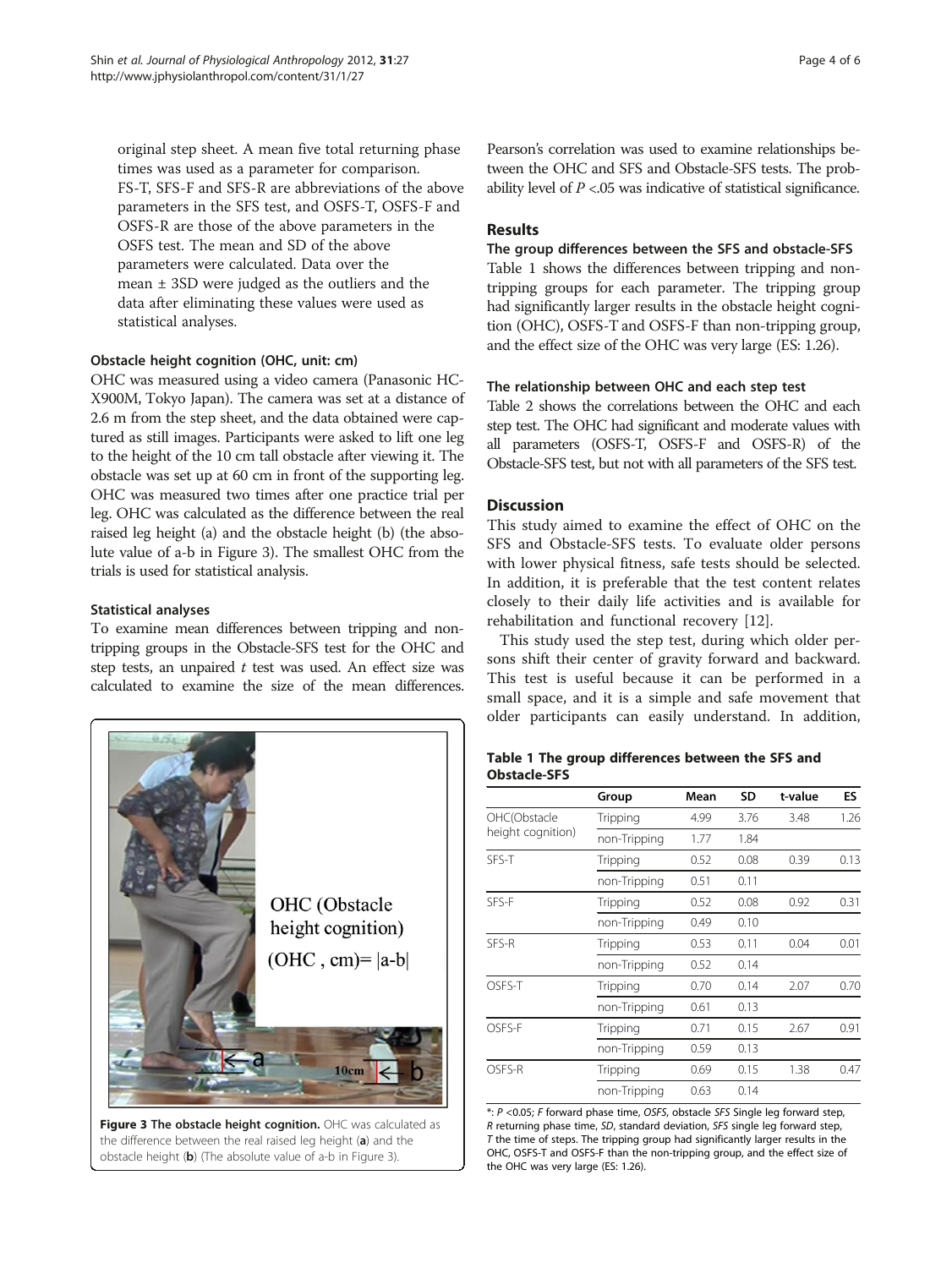<span id="page-4-0"></span>Table 2 The relationship between OHC and each step test

|        |         |         |                           |         | OHC SFS-T SFS-F SFS-R OSFS-T OSFS-F OSFS-R |         |  |
|--------|---------|---------|---------------------------|---------|--------------------------------------------|---------|--|
| OHC    |         |         |                           |         |                                            |         |  |
| SFS-T  | 0.32    |         |                           |         |                                            |         |  |
| SFS-F  | 0.31    | $0.92*$ |                           |         |                                            |         |  |
| SFS-R  | 0.29    | $0.96*$ | $0.78*$                   |         |                                            |         |  |
| OSES-T | $0.49*$ | $0.77*$ | $0.74*$                   | $0.71*$ |                                            |         |  |
| OSES-E | $0.47*$ | $0.62*$ | $0.65*$                   | $0.55*$ | $0.92*$                                    |         |  |
| OSES-R | $0.44*$ | $0.80*$ | $0.74*$ 0.76 <sup>*</sup> |         | $0.94*$                                    | $0.73*$ |  |
|        |         |         |                           |         |                                            |         |  |

 $*$ :  $P$  <0.05; F, forward phase time, OHC obstacle height cognition (unit: cm); OSFS Obstacle-SFS; R returning phase time, SFS Single leg forward step, T the time of steps.

Shin *et al.* [[2](#page-5-0)] reported that the step test has high reliability (intraclass correlation coefficient  $= 0.90$ ). The step test was designed by considering the following points: 1. when almost falling, older people step forward onto one leg to keep their base of support and to prevent the fall; 2. a decrease in leg strength and balance ability as well as the range of motion of the hip, knee and ankle joints are associated with factors related to the fall; and, 3. a screening test should use movements that older persons can easily understand. With the consideration of these above points, the Obstacle-SFS examined the movement characteristics of older persons who trip easily by adding an obstacle to the SFS test.

The OHC of the older persons who tripped during the Obstacle-SFS movement was large. Shin et al. [\[6](#page-5-0)] divided participants into a group with fall experience and a group without it, and compared Obstacle-SFS test performances. The fallers by trip scored significantly higher in all parameters of the Obstacle-SFS test than the non-fallers. Hence, it was judged to be a useful test for evaluating the movement characteristics of older persons who trip easily. The study presented here clarified that older people with inferior Obstacle-SFS movement have a large OHC. The results presented here may support the hypothesis of the Shin *et al.* [\[6](#page-5-0)] study and the results of previous studies. There may be two patterns by which older persons trip over an obstacle: tripping over an obstacle due to not being able to recognize the obstacle adequately, and tripping because they could not lift a leg in spite of recognizing the height of an obstacle (overestimating their own physical fitness). Both situations are commonly experienced by community-dwelling older persons.

There were non-significant relationships between the OHC and the SFS test without an obstacle. Although it is difficult to distinguish both tests by only the OHC, it is assumed that the Obstacle-SFS test can also evaluate the coordination ability required to visually recognize an obstacle and to lift the leg up to the obstacle height, in addition to the leg strength and dynamic balance required in an SFS test. In short, the step-over movement may be affected largely by dissonance in cognition and physical behavior in the older people who trip easily. Su-zuki et al. [[1\]](#page-5-0) reported that older people tend to overestimate their own physical fitness. If older people with inferior physical fitness over-estimate their abilities, they cannot respond adequately to the external environment and could easily break their posture balance. In short, it becomes the cause of tripping or staggering by hitting an obstacle. This is supported by the present results.

On the other hand, since all phases (OSFS-T, OSFS-F and OSFS-R) in the Obstacle-SFS test showed significant relationships with OHC, it is inferred that all phases are affected by OHC; the OSRS-R phase showed an insignificant difference between tripping and non-tripping groups. In the case of the OSFS-R phase, the older persons step over an obstacle, depending on the sense of a lifted leg without visual information because the obstacle is located behind the stepped leg. Essentially, this phase is different from the OSFS-F phase, during which they can step over an obstacle while seeing it. Hence, it is inferred that the older persons who could not lift their leg adequately tripped over the obstacle. The OHC of this study was measured from data obtained using a video camera after controlling for the position of the participants, obstacle, and camera. However, the positioning of the subject's vision could not be controlled completely. In addition, the effect of balance ability and leg strength on the Obstacle-SFS movement was not examined.

Now it is necessary to focus on balance ability, leg strength and visual information, and to examine the effect of these factors on tripping in older people and the relationship with the OHC.

#### Conclusions

In conclusion, the older persons who tripped over the obstacle during an Obstacle-SFS test have a larger OHC than those who did not trip. The OHC relates to all parameters of an Obstacle-SFS test and the differences in ability in OHC affects Obstacle-SFS test performances.

#### Abbreviations

OHC: obstacle height cognition; SFS: single-leg forward step.

#### Competing interests

The authors declare that they have no competing interests.

#### Authors' contributions

SS and SD were a general coordinator and did the study design. TW, HK, HS and TM were involved in data collection, data interpretation, and result analysis and literature search. All authors read and approved the final manuscript.

#### Author details

<sup>1</sup>Department of Sports Medicine and Sports Science, Gifu University Graduate School of Medicine, 1-1 Yanagido, Gifu City 501-1194, Japan. <sup>2</sup> Kanazawa University Graduate School of Natural Science & Technology Kakuma, Kanazawa, Ishikawa 920-1192, Japan.